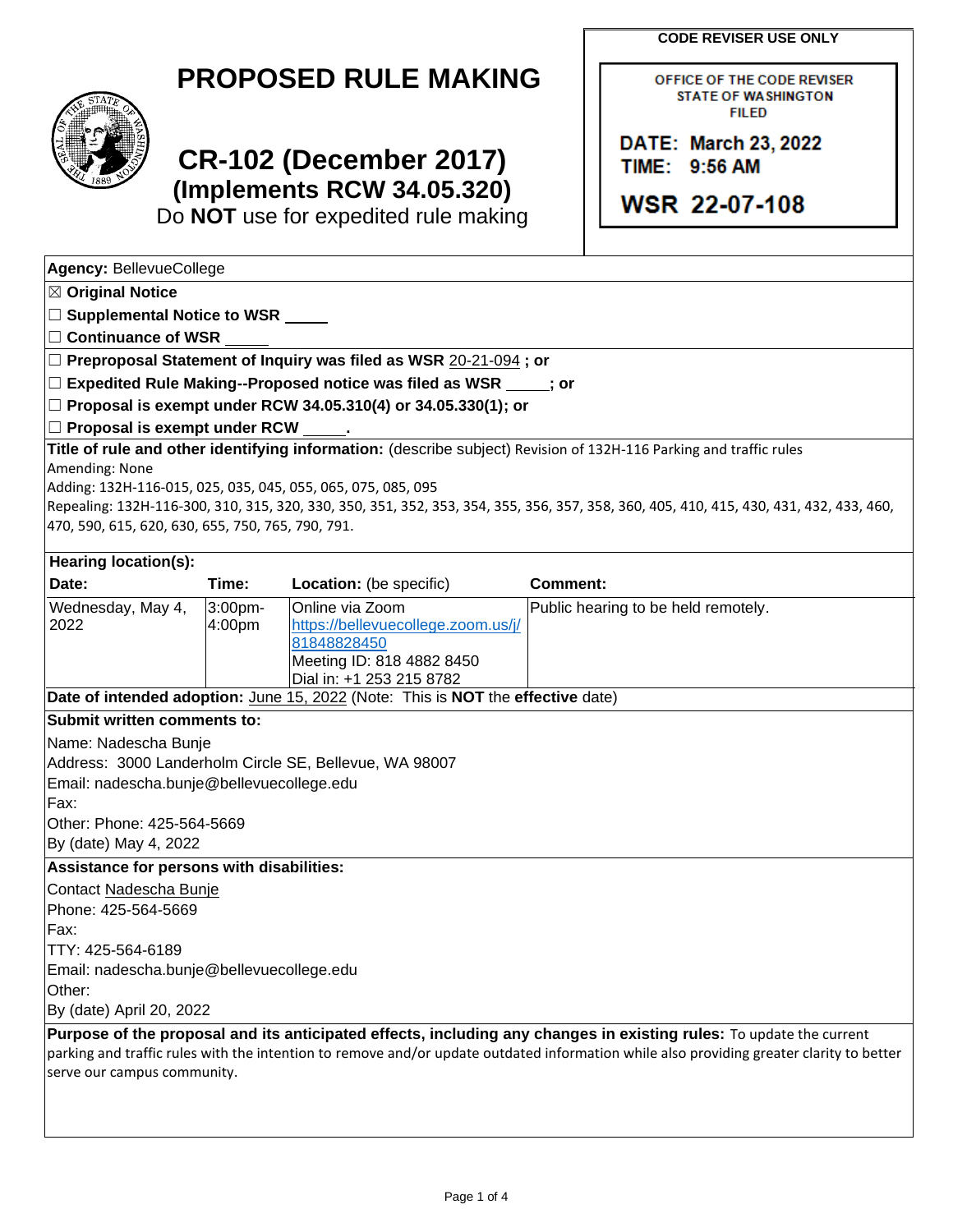|                                                                 |                                                              | Reasons supporting proposal: 132H-116 has not been updated since 2011. Bellevue College intends to update the parking<br>and traffic rules in order to more clearly and accurately communicate current processes. |                                                   |  |
|-----------------------------------------------------------------|--------------------------------------------------------------|-------------------------------------------------------------------------------------------------------------------------------------------------------------------------------------------------------------------|---------------------------------------------------|--|
|                                                                 |                                                              | Statutory authority for adoption: RCW 28B.50.140(13); RCW 34.05                                                                                                                                                   |                                                   |  |
|                                                                 |                                                              |                                                                                                                                                                                                                   |                                                   |  |
|                                                                 | Statute being implemented: RCW 28B.50.140(13)                |                                                                                                                                                                                                                   |                                                   |  |
| Is rule necessary because of a:                                 |                                                              |                                                                                                                                                                                                                   |                                                   |  |
| Federal Law?                                                    |                                                              |                                                                                                                                                                                                                   | Yes<br>$\boxtimes$ No<br>$\perp$                  |  |
|                                                                 | <b>Federal Court Decision?</b>                               |                                                                                                                                                                                                                   | $\Box$ Yes<br>$\boxtimes$ No                      |  |
|                                                                 | <b>State Court Decision?</b>                                 |                                                                                                                                                                                                                   | $\Box$ Yes<br>$\boxtimes$ No                      |  |
| If yes, CITATION:                                               |                                                              | Agency comments or recommendations, if any, as to statutory language, implementation, enforcement, and fiscal                                                                                                     |                                                   |  |
| matters: NA                                                     |                                                              |                                                                                                                                                                                                                   |                                                   |  |
|                                                                 | Name of proponent: (person or organization) Bellevue College |                                                                                                                                                                                                                   | $\Box$ Private<br>$\Box$ Public<br>⊠ Governmental |  |
|                                                                 | Name of agency personnel responsible for:                    |                                                                                                                                                                                                                   |                                                   |  |
|                                                                 | Name                                                         | <b>Office Location</b>                                                                                                                                                                                            | Phone                                             |  |
|                                                                 |                                                              | Bellevue College, B125                                                                                                                                                                                            |                                                   |  |
|                                                                 |                                                              | 3000 Landerholm Circle SE                                                                                                                                                                                         |                                                   |  |
| Drafting:                                                       | Nadescha Bunje                                               | Bellevue, WA 98007                                                                                                                                                                                                | 425-564-5669                                      |  |
|                                                                 |                                                              | Bellevue College, B132                                                                                                                                                                                            |                                                   |  |
| Implementation:                                                 | Ross Villegas                                                | 3000 Landerholm Circle SE                                                                                                                                                                                         | 425-564-5710                                      |  |
|                                                                 |                                                              | Bellevue, WA 98007                                                                                                                                                                                                |                                                   |  |
|                                                                 |                                                              | Bellevue College, B132                                                                                                                                                                                            |                                                   |  |
| Enforcement:                                                    | Ross Villegas                                                | 3000 Landerholm Circle SE                                                                                                                                                                                         | 425-564-5710                                      |  |
|                                                                 |                                                              | Bellevue, WA 98007                                                                                                                                                                                                |                                                   |  |
| If yes, insert statement here:                                  |                                                              | Is a school district fiscal impact statement required under RCW 28A.305.135?                                                                                                                                      | $\boxtimes$ No<br>$\Box$ Yes                      |  |
| Name:<br>Address:<br>Phone:<br>Fax:<br>TTY:<br>Email:<br>Other: |                                                              | The public may obtain a copy of the school district fiscal impact statement by contacting:                                                                                                                        |                                                   |  |
|                                                                 | Is a cost-benefit analysis required under RCW 34.05.328?     |                                                                                                                                                                                                                   |                                                   |  |
|                                                                 |                                                              | $\Box$ Yes: A preliminary cost-benefit analysis may be obtained by contacting:                                                                                                                                    |                                                   |  |
| Name:<br>Address:                                               |                                                              |                                                                                                                                                                                                                   |                                                   |  |
|                                                                 |                                                              |                                                                                                                                                                                                                   |                                                   |  |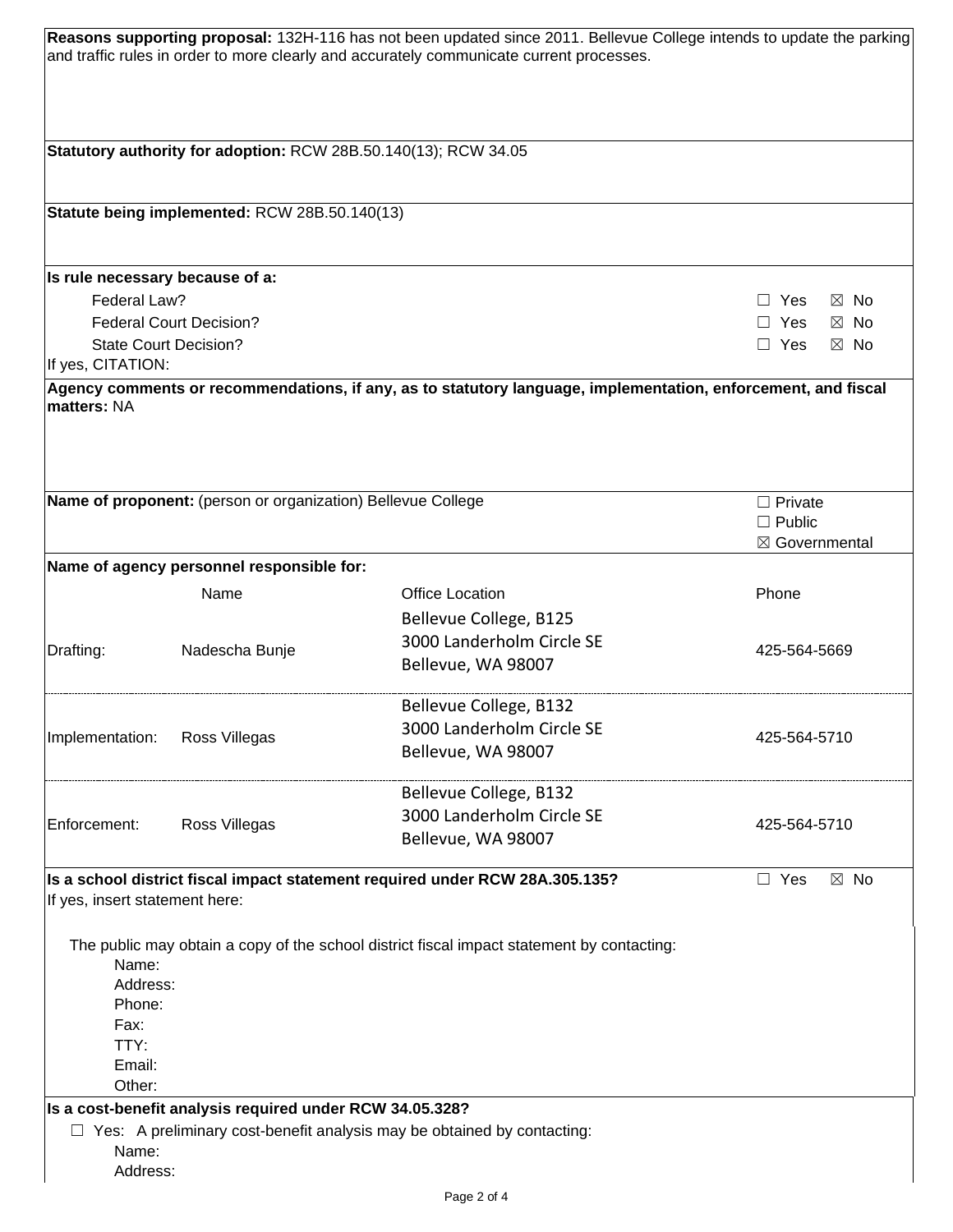|             | Phone:<br>Fax:<br>TTY:<br>Email:                                                                                               |   |                                                                                                                                                                                                                                                                                                                                                                                       |
|-------------|--------------------------------------------------------------------------------------------------------------------------------|---|---------------------------------------------------------------------------------------------------------------------------------------------------------------------------------------------------------------------------------------------------------------------------------------------------------------------------------------------------------------------------------------|
|             | Other:<br>analyses under RCW 34.05.328(5).                                                                                     |   | $\boxtimes$ No: Please explain: Bellevue College is not one of the enumerated agencies required to conduct cost benefit                                                                                                                                                                                                                                                               |
|             | Regulatory Fairness Act Cost Considerations for a Small Business Economic Impact Statement:                                    |   |                                                                                                                                                                                                                                                                                                                                                                                       |
|             | chapter 19.85 RCW). Please check the box for any applicable exemption(s):                                                      |   | This rule proposal, or portions of the proposal, may be exempt from requirements of the Regulatory Fairness Act (see                                                                                                                                                                                                                                                                  |
| adopted.    | Citation and description:                                                                                                      |   | $\Box$ This rule proposal, or portions of the proposal, is exempt under RCW 19.85.061 because this rule making is being<br>adopted solely to conform and/or comply with federal statute or regulations. Please cite the specific federal statute or<br>regulation this rule is being adopted to conform or comply with, and describe the consequences to the state if the rule is not |
|             |                                                                                                                                |   | $\Box$ This rule proposal, or portions of the proposal, is exempt because the agency has completed the pilot rule process                                                                                                                                                                                                                                                             |
|             | defined by RCW 34.05.313 before filing the notice of this proposed rule.<br>adopted by a referendum.                           |   | $\Box$ This rule proposal, or portions of the proposal, is exempt under the provisions of RCW 15.65.570(2) because it was                                                                                                                                                                                                                                                             |
|             | $\boxtimes$ This rule proposal, or portions of the proposal, is exempt under RCW 19.85.025(3). Check all that apply:           |   |                                                                                                                                                                                                                                                                                                                                                                                       |
| $\boxtimes$ | RCW 34.05.310 (4)(b)                                                                                                           | □ | RCW 34.05.310 (4)(e)                                                                                                                                                                                                                                                                                                                                                                  |
|             | (Internal government operations)                                                                                               |   | (Dictated by statute)                                                                                                                                                                                                                                                                                                                                                                 |
| $\Box$      | RCW 34.05.310 (4)(c)                                                                                                           | □ | RCW 34.05.310 (4)(f)                                                                                                                                                                                                                                                                                                                                                                  |
|             | (Incorporation by reference)                                                                                                   |   | (Set or adjust fees)                                                                                                                                                                                                                                                                                                                                                                  |
| $\Box$      | RCW 34.05.310 (4)(d)                                                                                                           | □ | RCW 34.05.310 (4)(g)                                                                                                                                                                                                                                                                                                                                                                  |
|             | (Correct or clarify language)                                                                                                  |   | (i) Relating to agency hearings; or (ii) process<br>requirements for applying to an agency for a license<br>or permit)                                                                                                                                                                                                                                                                |
|             | $\Box$ This rule proposal, or portions of the proposal, is exempt under RCW $\Box$<br>Explanation of exemptions, if necessary: |   |                                                                                                                                                                                                                                                                                                                                                                                       |
|             |                                                                                                                                |   | <b>COMPLETE THIS SECTION ONLY IF NO EXEMPTION APPLIES</b>                                                                                                                                                                                                                                                                                                                             |
|             |                                                                                                                                |   | If the proposed rule is not exempt, does it impose more-than-minor costs (as defined by RCW 19.85.020(2)) on businesses?                                                                                                                                                                                                                                                              |
| $\Box$ No   | Briefly summarize the agency's analysis showing how costs were calculated.                                                     |   |                                                                                                                                                                                                                                                                                                                                                                                       |
| $\Box$ Yes  | economic impact statement is required. Insert statement here:                                                                  |   | Calculations show the rule proposal likely imposes more-than-minor cost to businesses, and a small business                                                                                                                                                                                                                                                                           |
|             | contacting:                                                                                                                    |   | The public may obtain a copy of the small business economic impact statement or the detailed cost calculations by                                                                                                                                                                                                                                                                     |
|             | Name:<br>Address:<br>Phone:<br>Fax:<br>TTY:                                                                                    |   |                                                                                                                                                                                                                                                                                                                                                                                       |
|             | Email:<br>Other:                                                                                                               |   |                                                                                                                                                                                                                                                                                                                                                                                       |